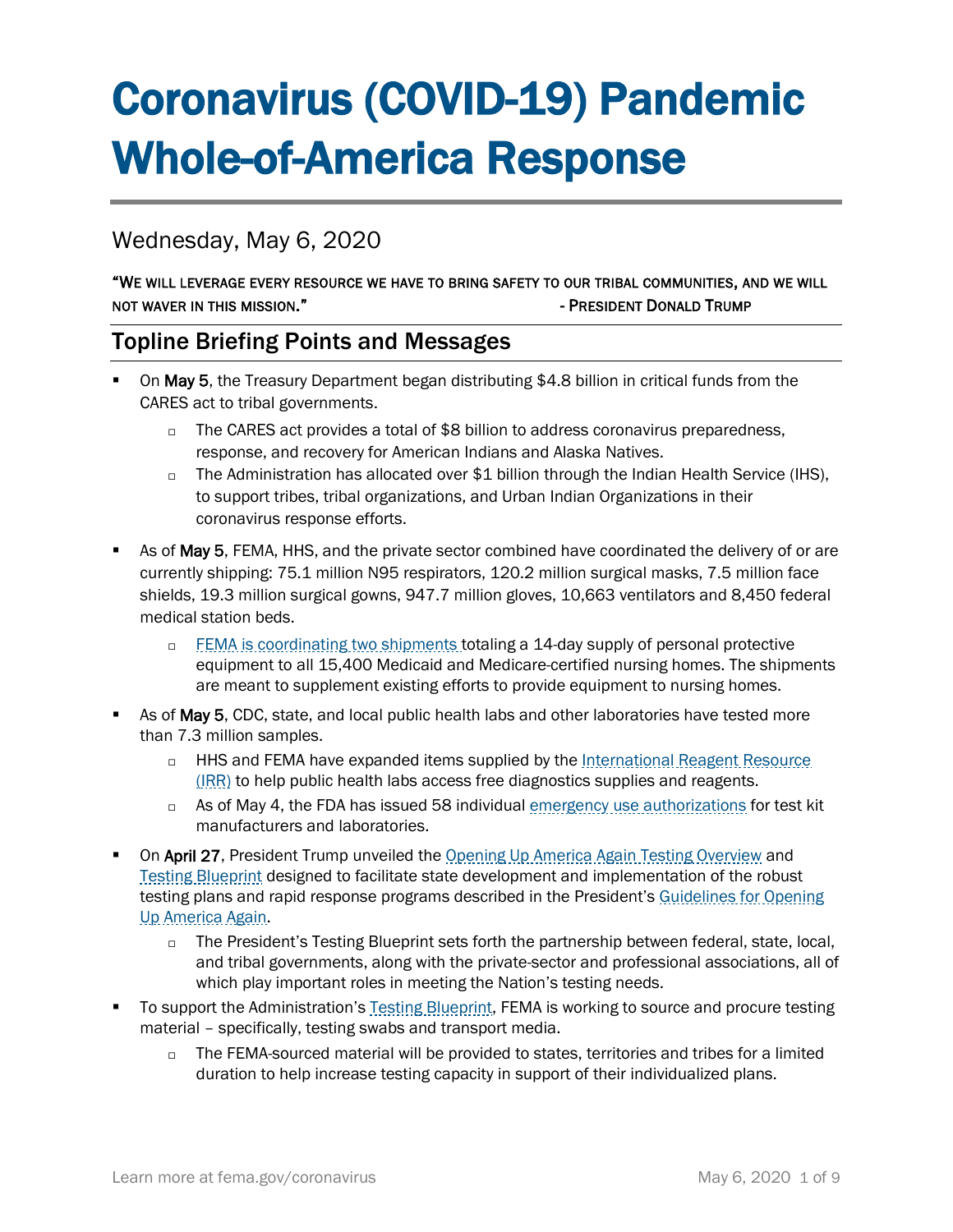# Supply Chain Task Force

- FEMA continues to expedite movement of commercially pre-sourced and commercially procured critical supplies from the global market to medical distributors in various locations across the U.S. through [Project Airbridge.](https://www.fema.gov/news-release/2020/04/08/fema-covid-19-supply-chain-task-force-supply-chain-stabilization)
- As of May 5, Project Air Bridge has completed 119 flights with an additional 26 scheduled, or in transit, for a total of approximately 145 flights.
	- □ Two flight landed in Chicago yesterday, May 5.
	- $\Box$  Three flights are scheduled to land today, May 6: two in Chicago and one in San Francisco.
	- $\Box$  It is important to note that any number of variables can affect international flight schedules, causing unexpected delays or cancellations.
- The Air Bridge program delivers PPE to the point of greatest need through prioritized distributor supply chains nine times faster than movement by sea.
- Through Project Air Bridge, the following supplies have been delivered from overseas manufacturers to the U.S. and into private sector supply chains from March 29 through May 5:
	- □ More than 768,000 N95 respirators
	- □ More than 876 million gloves
	- □ Nearly 84 million surgical masks
	- $\Box$  14.1 million surgical gowns
	- $\Box$  More than 2.3 million thermometers
	- □ 886,000 face shields
	- □ Nearly 342,000 coveralls
	- □ 109,000 stethoscopes
	- □ 370,000 oxygen masks
	- □ 250,000 swabs
	- More than 160,000 cannulas
- Since April 12, 40 flights carrying more than 35 million FEMA-procured masks and respirators from 3M landed in the U.S. The masks are inventoried at a warehouse and then distributed to prioritized areas as determined by FEMA and HHS.
- The strategy to allocate medical supplies and equipment is based on COVID-19 disease activity and its effects, as well as the need to facilitate distribution of limited supplies to areas where resources are needed most urgently.
	- $\Box$  Leveraging quantitative data sets provided by FEMA, HHS and CDC, FEMA's National Resource Prioritization Cell combines these data streams, analyzes the available COVID-19 disease activity data to determine current and potential future areas that most urgently require resources.
	- $\Box$  The team of experts works through this process every 96 hours to ensure resource prioritization recommendations are driven by the best available or most current data.
- The Defense Logistics Agency awarded a contract to Battelle for 60 Critical Care Decontamination System units for the sanitation and reuse of N95 respirators.
	- $\Box$  Thirty-nine systems have been delivered: four to Texas, two to California, Colorado, New York, and Virginia and one each to Arizona, Arkansas, Connecticut, Idaho, Indiana, Florida, Georgia, Illinois, Kansas, Kentucky, Louisiana, Maryland, Massachusetts,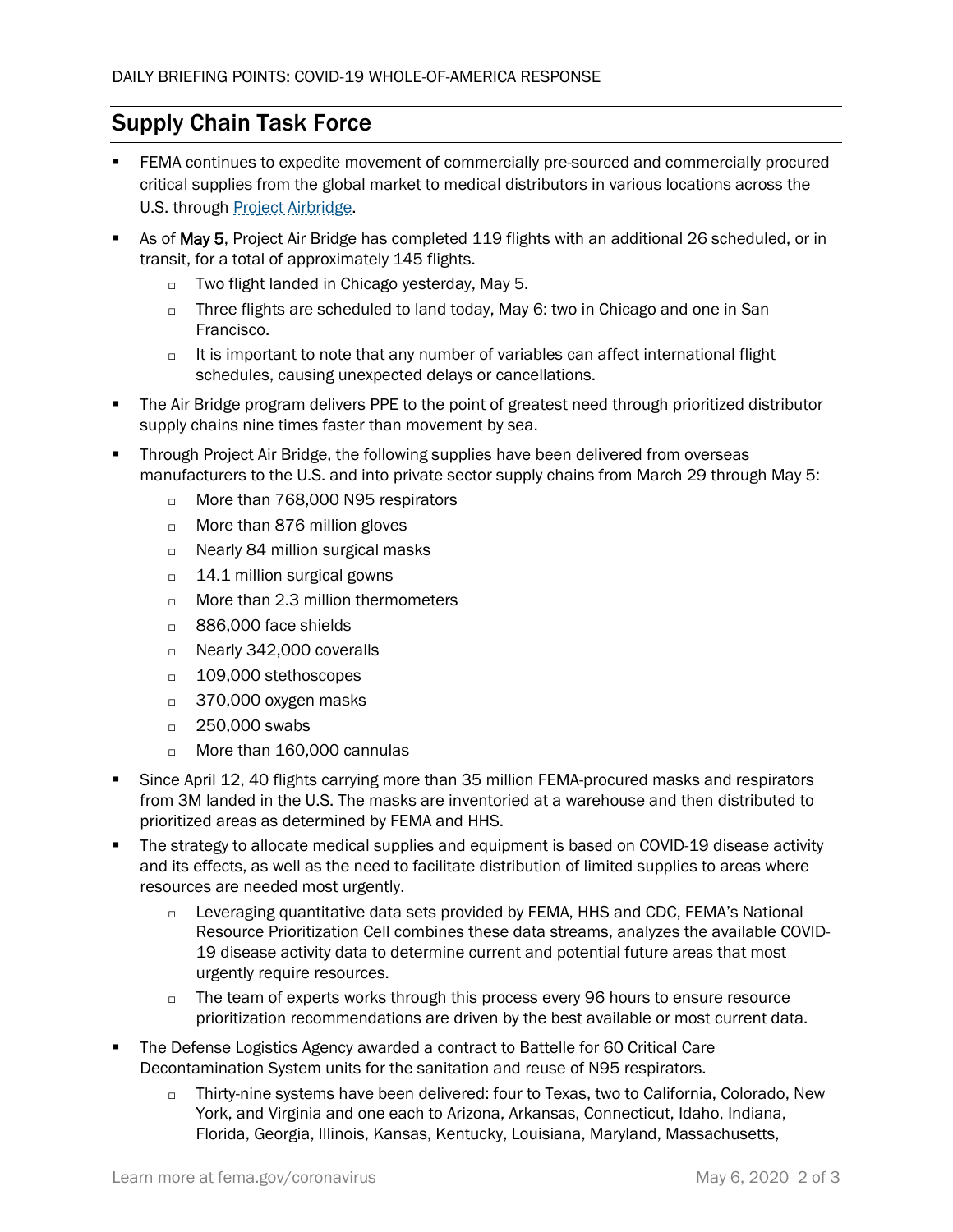Michigan, Missouri, Montana, New Jersey, New Mexico, North Dakota, Nevada, Ohio, Pennsylvania, Rhode Island, Tennessee, Washington, Wisconsin and the District of Columbia.

 Additional systems are allocated to Alabama, Mississippi, Oregon, South Carolina, Texas (fifth unit), and Virginia (third unit).

# By the Numbers

- All 50 states, five territories, and Washington, D.C. have been approved for major disaster declarations to assist with additional needs identified.
- As of May 6, 151,950 have been tested at Community Based Testing Sites.
- Combined, FEMA and HHS have obligated \$62.0 billion in support of COVID-19 efforts, which is an increase of \$10.9 billion in the last week.
- The federal government has approximately 13,188 total ventilators available: 12,106 in the Strategic National Stockpile; 1,082 from the Department of Defense.
- As of April 30, FEMA and HHS have provided or are currently shipping 10,663 ventilators from the Strategic National Stockpile and the Defense Department to states, tribes and territories.
- **IF In support of the U.S. Department of Veterans Affairs and our nation's veterans, FEMA has** coordinated shipments of more than 4.3 million respirator masks, 1 million surgical masks, 1.5 million gloves, and 14,000 face shields to facilities across the country. An additional 1 million surgical masks and 28,000 gowns are shipping this week.
- FEMA has 3,199 employees supporting COVID-19 pandemic response out of a total 20,605 agency employees ready to respond to other emergencies should they occur.
- As of May 5, FEMA has obligated \$5.8 billion in support of COVID-19 efforts.
- As of May 6, 86 agencies across 28 states, the District of Columbia, one tribe and one U.S. territory have sent 228 alerts with information on COVID-19 via the Wireless Emergency Alert system; 55 alerts to broadcast stations via the Emergency Alert System.
- To date, the President has approved 48 National Guard requests for federal support for the use of National Guard personnel in a Title 32 duty status.
	- $\Box$  Pursuant to this approval, the federal government will fund 100 percent of the cost share for T-32 National Guard orders through May 31.
	- As of May 5, 40,348 National Guard troops have activated in T-32 duty status and 848 troops have activated in State Active Duty status to help with testing and other response efforts.
- The CDC has nearly 4,300 personnel supporting the outbreak response.
- The U.S. Public Health Service deployed more than 1,500 officers in support of nation-wide efforts to mitigate the virus' potential spread.
- To date, the U.S. Department of Veterans Affairs has made more than 1,400 acute and intensive care hospital beds across the nation available to non-veteran patients, if necessary.
- The U.S. Army Corps of Engineers has awarded 37 contracts for the design and build of alternate care facilities in Alaska, Arizona, California, Colorado, District of Columbia, Florida, Illinois, Maryland, Michigan, Missouri, the Navajo Nation, New Jersey, New Mexico, New York, Oklahoma, Oregon, Tennessee, U.S. Virgin Islands, and Wisconsin.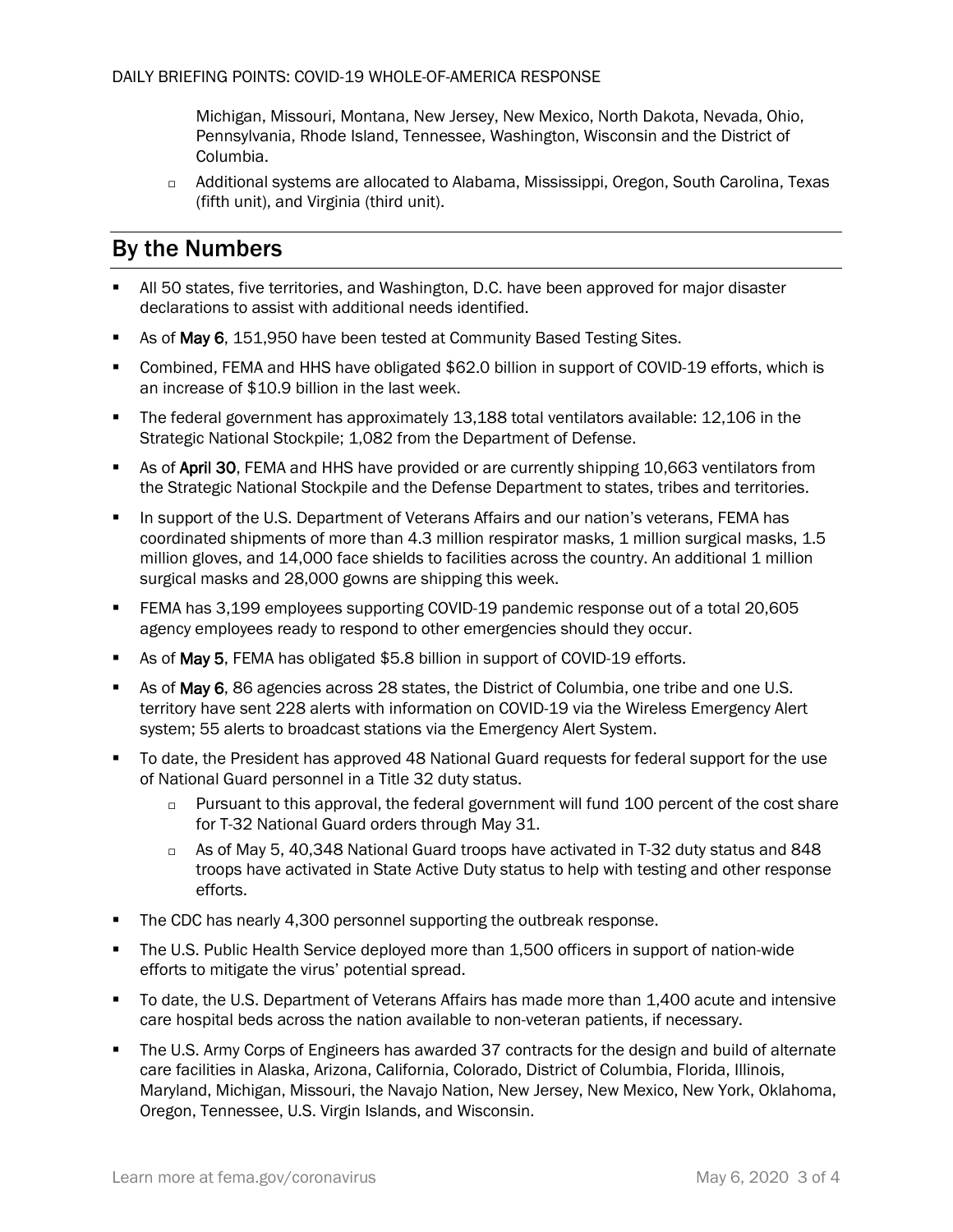$\Box$  As of May 6, 1,268 USACE personnel are activated to support the COVID-19 mission, with more than 15,000 personnel engaged in additional response efforts.

## FEMA and HHS Response

- FEMA, HHS, and our federal partners work with state, local, tribal and territorial governments to execute a whole-of-America response to COVID-19 pandemic and protect the health and safety of the American people.
- FEMA, HHS and the Cybersecurity Infrastructure and Security Agency (CISA) along with other federal agencies are distributing cloth face coverings for critical infrastructure workers as part of a multi-prong approach to re-open American economic activity while continuing to limit spread of COVID-19.
	- $\Box$  As of May 4, over 73.8 million cloth face coverings are being processed and distributed to state, local, tribal, private sector, and federal entities.
	- $\Box$  The federal government will provide additional face coverings in production to states, territories and tribes for distribution, with priority to emergency services, food production and distribution, and other sectors that support community lifelines.
	- $\Box$  FEMA and HHS are also providing face coverings to federal departments and agencies with mission essential functions to promote health and safety in the workplace and in their execution of public-facing missions.

## FEMA

- On March 13, President Trump declared a nationwide emergency pursuant to the Stafford Act.
	- $\Box$  50 states, the District of Columbia, five territories, and 40 tribes are working directly with FEMA.
	- $\Box$  A tribal government may choose to be a subrecipient under a state that has chosen to be a recipient of FEMA assistance, or choose to be a direct recipient of FEMA.
	- □ All 10 Regional Response Coordination Centers and emergency operations centers in all states and territories are active and supporting response efforts across the country.
- Requests for assistance, especially for critical supplies, should be routed through the proper channels as soon as possible. The most efficient way to identify critical gaps and get results:
	- $\Box$  Consistent with the principle of locally executed, state managed, and federally supported response, requests for assistance at the local and county levels should first be routed to their respective state.
	- $\Box$  Any needs that cannot be met by the state or tribe should then be sent to the respective FEMA regional office. FEMA regions will direct requests to the FEMA NRCC in Washington, D.C. for fulfillment.
- HHS and FEMA deployment of ventilators from the stockpile have helped ensure that hospitals in states such as New York have not run out of ventilator capacity while working to save lives.
	- $\Box$  The federal government adopted a process to manage allocation of federal ventilator resources to ensure the right number of ventilators are shipped to the right states to sustain life within a 72-hour window.
	- $\Box$  Emergency managers and public health officials submit requests for ventilators to FEMA/HHS, providing detailed data on total medical/ hospital beds; total acute care (ICU) beds; normal occupancy; predicted surge occupancy; and number of ventilators available in the state.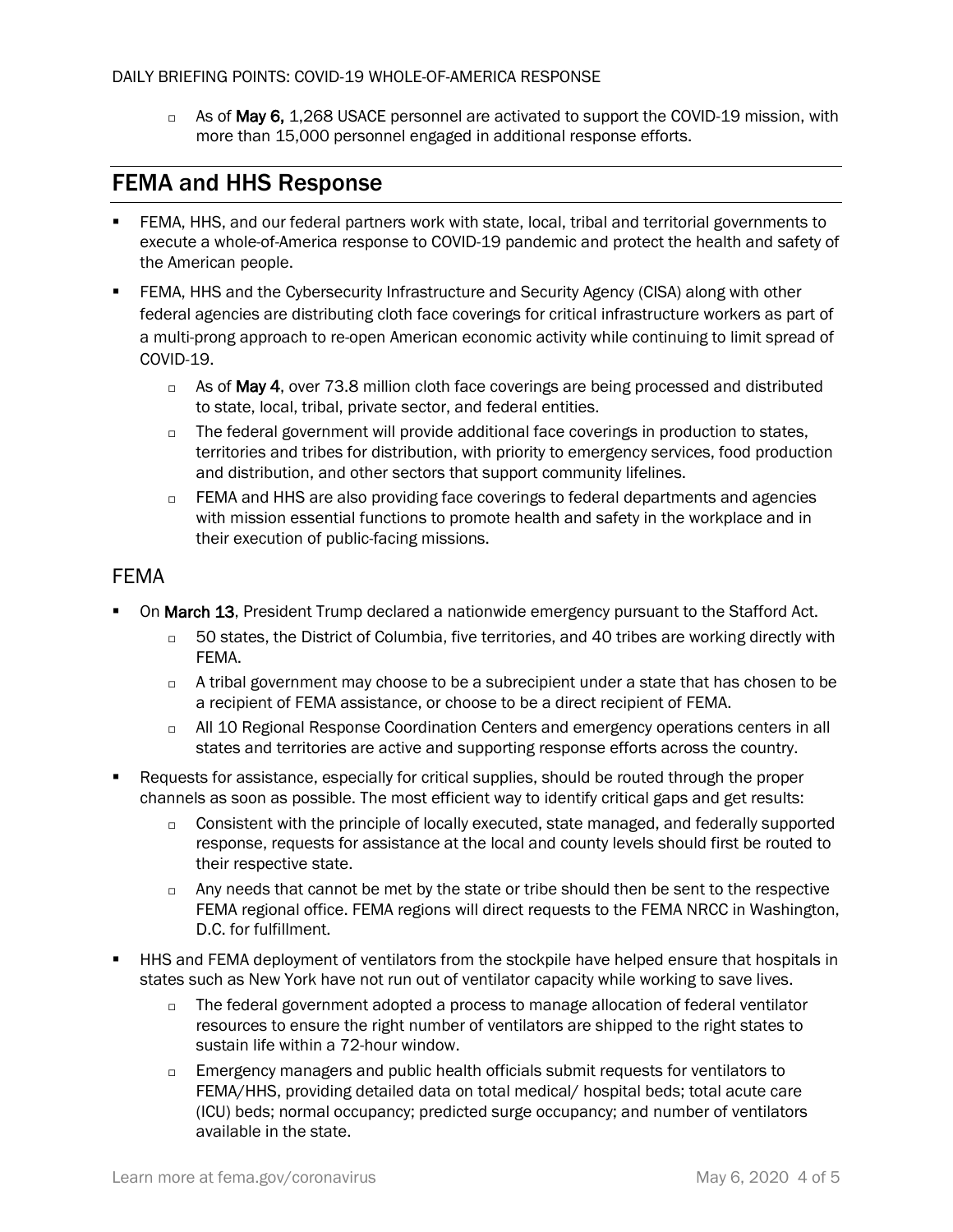#### DAILY BRIEFING POINTS: COVID-19 WHOLE-OF-AMERICA RESPONSE

- **As of May 4, crisis counseling service grants have been made available to a total of 43 states** and the District of Columbia to support programs providing free, confidential counseling through community-based outreach and educational services.
- **On May 4, FEMA** [announced](https://www.fema.gov/news-release/2020/05/04/fema-announces-supplemental-funding-through-cares-act) \$200 million in supplemental funding from the CARES act for grants through its Emergency Food and Shelter Program.
	- $\Box$  Combined with the \$120 million in annual funding appropriated by Congress, a total of \$320 million will be distributed beginning in early June to human service organizations assisting those in need throughout the country.
- On April 23, [FEMA announced](https://www.fema.gov/media-library/assets/documents/187460) an additional \$100 million in funding for the Assistance to Firefighters Grant Program. This supplemental funding will provide financial assistance directly to eligible fire departments, non-affiliated emergency medical service organizations and State Fire Training Academies for critical PPE and supplies needed to respond to COVID-19. The application period begins April 28.
- On April 20, President Trump launched the Dynamic Ventilator Reserve Program, an innovative public-private partnership to access up to 65,000 additional ventilators in hospitals across the country that can be redeployed when not in use.
- On April 15, FEMA Administrator Pete Gaynor [issued a letter to the nation's emergency managers](https://www.fema.gov/news-release/2020/04/15/fema-administrator-april-15-2020-letter-emergency-managers) outlining lessons learned from the first 30 days of FEMA leading the "Whole-of-America" response to the coronavirus (COVID-19) pandemic.
	- $\Box$  This guidance is a follow-on to the Administrator'[s first letter to emergency managers](https://www.fema.gov/news-release/2020/03/27/fema-administrator-march-27-2020-letter-emergency-managers-requesting-action) on March 27, which requested key actions and outlined critical steps for the initial COVID-19 response.
- On April 15, FEMA's Office of Equal Rights issued a [bulletin outlining best practices](https://www.fema.gov/media-library-data/1586893628400-f21a380f3db223e6075eeb3be67d50a6/EnsuringCivilRightsDuringtheCOVID19Response.pdf) to assist state, local, tribal and territorial partners in anticipating and attending to civil rights concerns during the COVID-19 response and recovery.
- On April 13, The [Department of Homeland Security and FEMA announced](https://www.fema.gov/news-release/2020/04/14/fema-announces-funding-notice-emergency-management-performance-grant) the funding notice for an additional \$100 million in supplemental Emergency Management Performance Grant Program funds.
- On April 12, FEMA [issued guidance](https://www.fema.gov/news-release/2020/04/12/coronavirus-covid-19-pandemic-purchase-and-distribution-food-eligible-public) on the framework, policy details and requirements for determining the eligibility for FEMA reimbursement of states purchasing and distributing food to meet the immediate needs of those who do not have access to food as a result of COVID-19 and to protect the public from the spread of the virus.
- On April 9, FEMA announced that it is [suspending rent for disaster survivors](https://www.fema.gov/news-release/2020/04/09/fema-announces-rent-suspension) living in FEMApurchased temporary housing units in California, Florida, North Carolina and Texas. The temporary suspension means residents will not have to pay rent in April, May or June.

## U.S. Department of Health and Human Services Agencies and Offices

- On May 1, HHS [announced](https://www.hhs.gov/about/news/2020/05/01/covid-19-funding-available-to-minority-rural-and-socially-vulnerable-communities-for-linkages-to-services-information-and-education.html) \$40 million of available funding for the development and coordination of a strategic network of national, state, territorial, tribal and local organizations to deliver important COVID-19 related information to minority, rural, and socially vulnerable communities hardest hit by the pandemic.
- On May 1, **HHS began processing payments from the Provider Relief Fund to hospitals with large** numbers of COVID-19 inpatient admissions through April 10, as well as to rural providers in support of the national response to COVID-19.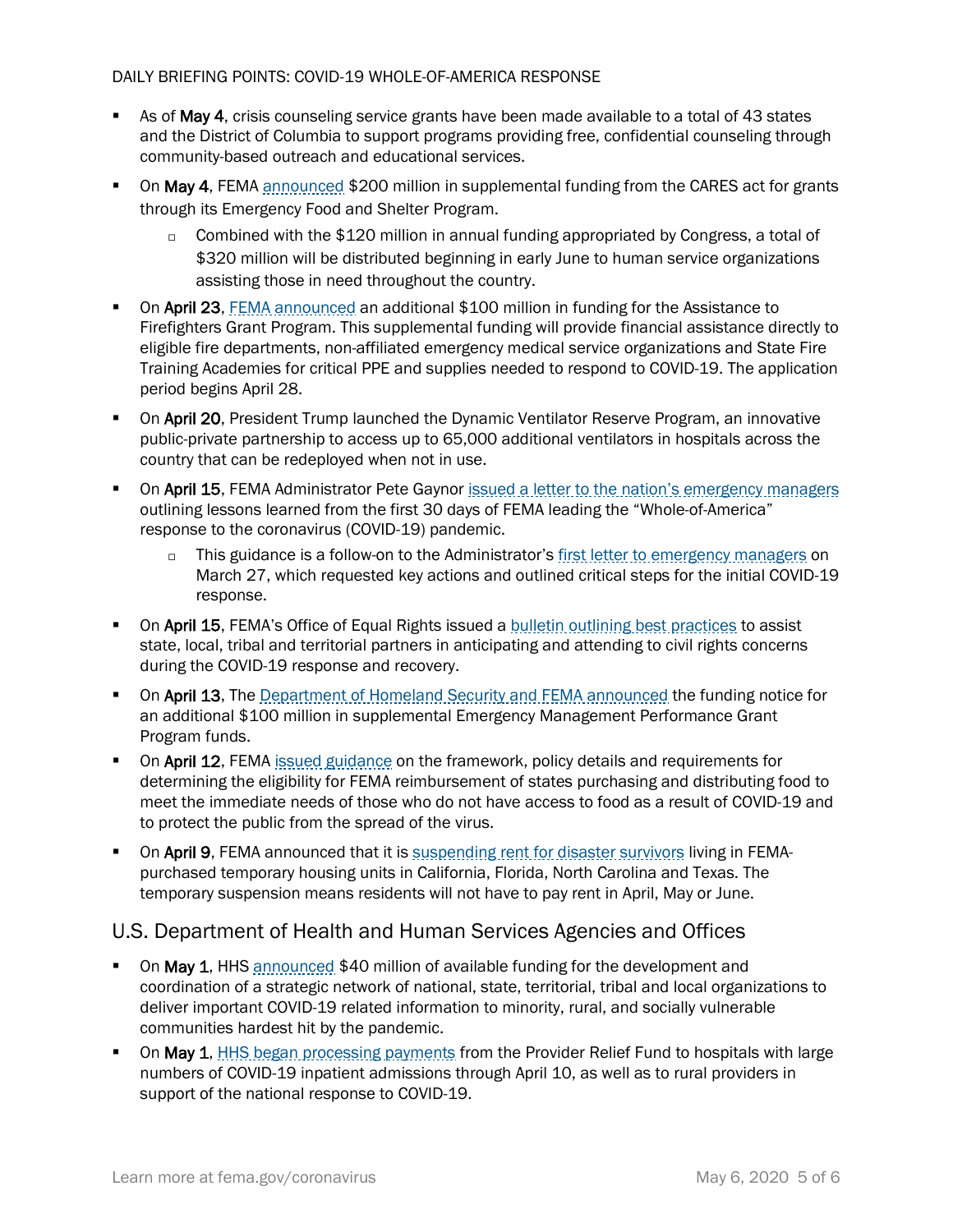- $\Box$  These payments are being distributed to healthcare providers who have been hardest hit by the virus. Facilities admitting large numbers of COVID-19 patients received \$12 billion and providers in rural areas received \$10 billion.
- On April 30, HHS through the Health Resources and Services Administration, awarded \$20 [million to increase telehealth access](https://www.hhs.gov/about/news/2020/04/30/hhs-awards-20-million-to-combat-covid19-pandemic-through-telehealth.html) and infrastructure for providers and families to help prevent and respond to COVID-19.
	- $\Box$  The funds will increase capability, capacity and access to telehealth and distant care services for providers, pregnant women, children, adolescents and families. It will assist telehealth providers with cross-state licensure to improve access to health care during the pandemic.
- On April 29, the National Institutes of Health announced positive results of a trial using [Remdesivir;](https://www.hhs.gov/about/news/2020/04/29/secretary-azar-statement-on-positive-results-from-nih-remdesivir-trial.html) patients with advanced COVID-19 and lung involvement who received Remdesivir recovered, on average, faster than similar patients who received placebo.
- On April 29, the [National Institutes of Health announced](https://www.nih.gov/news-events/news-releases/nih-mobilizes-national-innovation-initiative-covid-19-diagnostics) a new initiative, Rapid Acceleration of Diagnostics; aimed at speeding innovation, development, and commercialization of COVID 19 testing technologies and funded by \$1.5 billion from federal stimulus.
- On April 27, HHS, through the Health Resources and Services Administration (HRSA), launched a ne[w COVID-19 Uninsured Program Portal,](https://www.hrsa.gov/coviduninsuredclaim) allowing health care providers who have conducted COVID-19 testing or provided treatment for uninsured COVID-19 individuals on or after Feb. 4 to submit claims for reimbursement.
- **On April 24, the Substance Abuse and Mental Health Services Administration (SAMHSA)** announced an additional \$250 million in emergency COVID-19 funding to increase access to and improve the quality of community mental and substance use disorder treatment services through the expansion of Certified Community Behavioral Health Clinics (CCBHC).
- As of April 24, the Biomedical Advanced Research and Development Authority (BARDA) within the HHS Office of the Assistant Secretary for Preparedness and Response (ASPR) has a COVID-19 Medical Countermeasure Portfolio that includes development of 26 products supported under public-private partnerships.
	- of these, 15 are diagnostics, seven are treatments, three are vaccines, and one is a rapidly deployable capability to help protect the American people from COVID-19.
	- □ To date, BARDA has obligated \$39.8 million for diagnostics, \$334.9 million for treatments, more than \$979.3 million for vaccines.
- On April 23, HHS, through the through the Health Resources and Services Administration, [awarded nearly \\$5 million to Poison Control Centers](https://www.hhs.gov/about/news/2020/04/23/hhs-awards-nearly-5-million-to-poison-control-centers-as-calls-spike-due-to-covid19.html) across the country to improve their capacity to respond to increased calls due to the COVID-19 pandemic.
	- $\Box$  As more Americans heed cleaning recommendations to combat exposure to COVID-19, the nation's Poison Control Centers are seeing sharp increases in calls related to cleaners and disinfectants.
- On April 22, HHS launched [Telehealth.hhs.gov.](https://telehealth.hhs.gov/) The site is a central source of information on telehealth resources and tools for patients and providers.
- On April 21, HHS announced \$955 million in grants from the Administration for Community [Living](https://www.hhs.gov/about/news/2020/04/21/hhs-announces-nearly-1-billion-cares-act-grants-support-older-adults-people-with-disabilities-community-during-covid-19-emergency.html) to help meet the needs of older adults and people with disabilities. The grants will fund home-delivered meals, care services in the home, respite care and other support to families and caregivers, and other support services.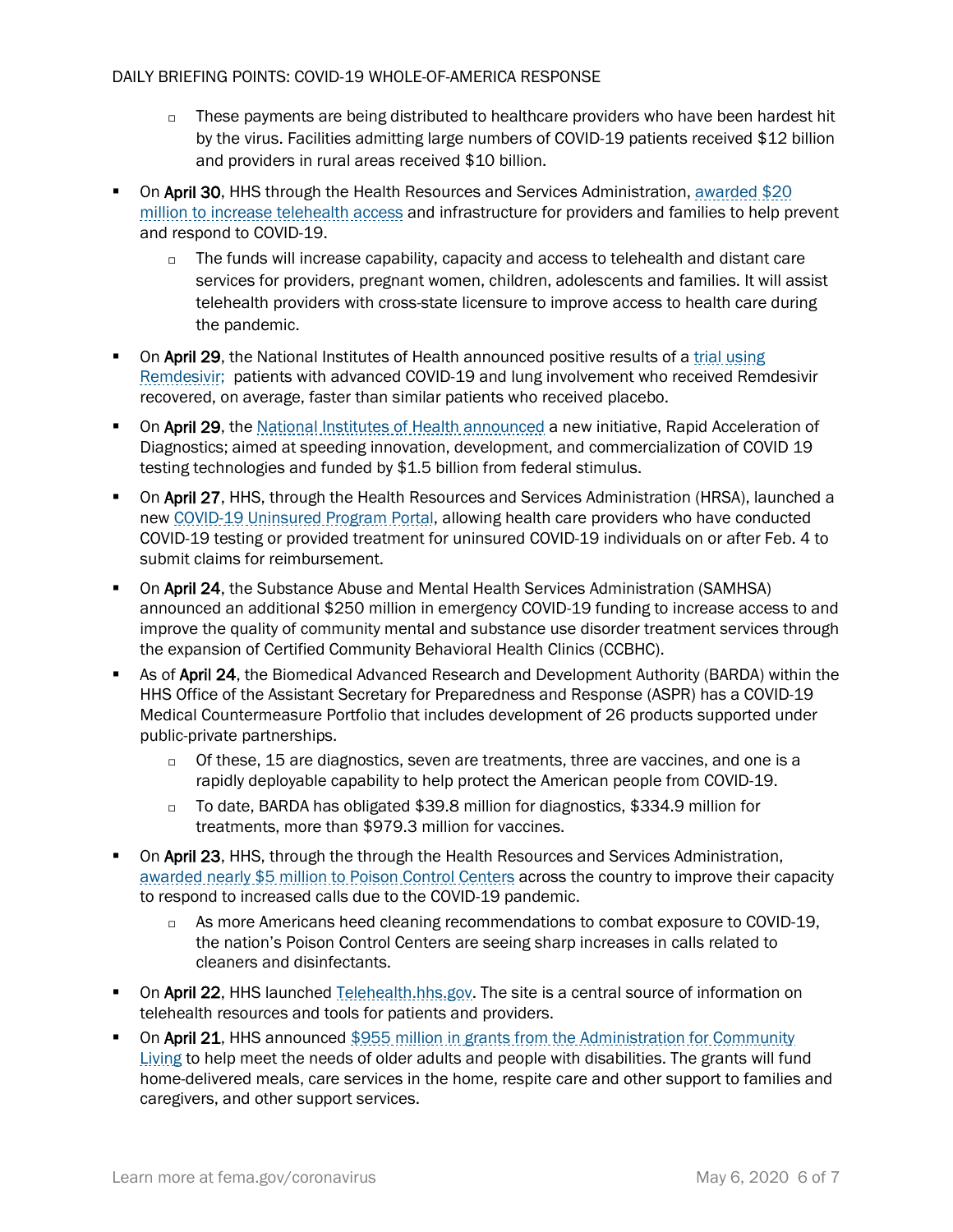#### DAILY BRIEFING POINTS: COVID-19 WHOLE-OF-AMERICA RESPONSE

- On April 20, the [Substance Abuse and Mental Health Services Administration](https://www.samhsa.gov/) under HHS began releasing \$110 million in emergency grant funding to strengthen access to treatments for substance use disorders and serious mental illnesses during the COVID-19 pandemic.
- On April 13, HHS announced five new contracts for ventilator production rated under the Defense Production Act (DPA), to General Electric, Hill-Rom, Medtronic, ResMed, and Vyaire, as well as two other contracts for ventilator production, to Hamilton and Zoll.
	- □ Combined with contracts with [General Motors,](https://www.hhs.gov/about/news/2020/04/08/hhs-announces-ventilator-contract-with-gm-under-defense-production-act.html) [Philips](https://www.hhs.gov/about/news/2020/04/08/hhs-announces-ventilator-contract-with-philips-under-defense-production-act.html) an[d GE](https://www.hhs.gov/about/news/2020/04/16/hhs-announces-ventilator-contract-with-ge-under-defense-production-act.html?utm_source=TWITTER&utm_medium=TWITTER&utm_content=100001226459954&utm_campaign=Press+Releases+and+Policy+Announcements&linkId=100000011823064) rated under the DPA issued last week, the contracts will provide a total of 187,431 ventilators by the end of 2020.
- Beginning April 10, [HHS and FEMA are working with states with federal Community-Based](https://www.fema.gov/news-release/2020/04/09/option-transition-federal-community-based-testing-sites-state-management)  [Testing Sites](https://www.fema.gov/news-release/2020/04/09/option-transition-federal-community-based-testing-sites-state-management) to clarify whether sites want to continue as they are now, or transition to full state control.
- On April 10, HHS began delivering the initial [\\$30 billion in relief funding](https://www.hhs.gov/about/news/2020/04/10/hhs-to-begin-immediate-delivery-of-initial-30-billion-of-cares-act-provider-relief-funding.html) to providers in support of the national response to COVID-19, with \$26 of the \$30 billion expected to be delivered to providers' bank accounts the same day.
- On April 10, HHS Secretary Azar sent a follow up letter to hospital administrators, reinforcing the need for data to be provided daily to facilitate planning, monitoring, and resource allocation in response to COVID-19.
- **On April 8, HHS, through the Health Resources and Services Administration awarded more than** [\\$1.3 billion to 1,387 health centers.](https://www.hhs.gov/about/news/2020/04/08/hhs-awards-billion-to-health-centers-in-historic-covid19-response.html) These centers will help communities across the country detect coronavirus; prevent, diagnose, and treat COVID-19; and maintain or increase health capacity and staffing levels to address this public health emergency.
- On April 6, HHS [announced it will release \\$186 million in additional CDC funding](https://www.hhs.gov/about/news/2020/04/06/hhs-announces-upcoming-funding-action-provide-186-million-covid19-response.html) to state and local jurisdictions with accelerating or rapidly accelerating COVID-19 cases to support response activities and surveillance capabilities.
- **HHS identified [\\$80 million dollars specifically for tribes,](https://www.hhs.gov/about/news/2020/03/20/hhs-announces-upcoming-action-to-provide-funding-to-tribes-for-covid-19-response.html) tribal organizations, and tribal health** service providers.

## Centers for Disease Control and Prevention

- The nation'[s Slow the Spread](https://www.coronavirus.gov/) campaign ended April 30. CDC continues to recommend that [everyone use a cloth face covering](https://www.cdc.gov/coronavirus/2019-ncov/prevent-getting-sick/cloth-face-cover.html) in community settings to help reduce the spread of COVID-19.
- On April 28, the Centers for Disease Control and the Environmental Protection Agency issued [guidance on for cleaning and disinfecting spaces](https://www.cdc.gov/coronavirus/2019-ncov/community/reopen-guidance.html) when reopening America; the guidance offers step by step instructions on how Americans can reduce risk of exposure to COVID 19 and stay safe in public spaces, workplaces, businesses, schools, and homes.
- CDC continues to encourage use of [personal protective equipment optimization strategies](https://www.cdc.gov/coronavirus/2019-ncov/hcp/ppe-strategy/index.html) for healthcare providers to optimize resources, deal with limited resources, and make contingency plans or alternative strategies when supplies are limited.
- On April 26, CDC and the Occupational Safety and Health Administration (OSHA) released [targeted guidance](https://www.cdc.gov/coronavirus/2019-ncov/community/organizations/meat-poultry-processing-workers-employers.html) to help meat and poultry processing facilities implement infection control practices to reduce the risk of transmission and illness from COVID-19 in these facilities.
- On April 8, CDC issued [additional guidance](https://www.cdc.gov/coronavirus/2019-ncov/community/critical-workers/implementing-safety-practices.html) to help ensure critical infrastructure workers can perform their jobs safely after potential exposure to the virus.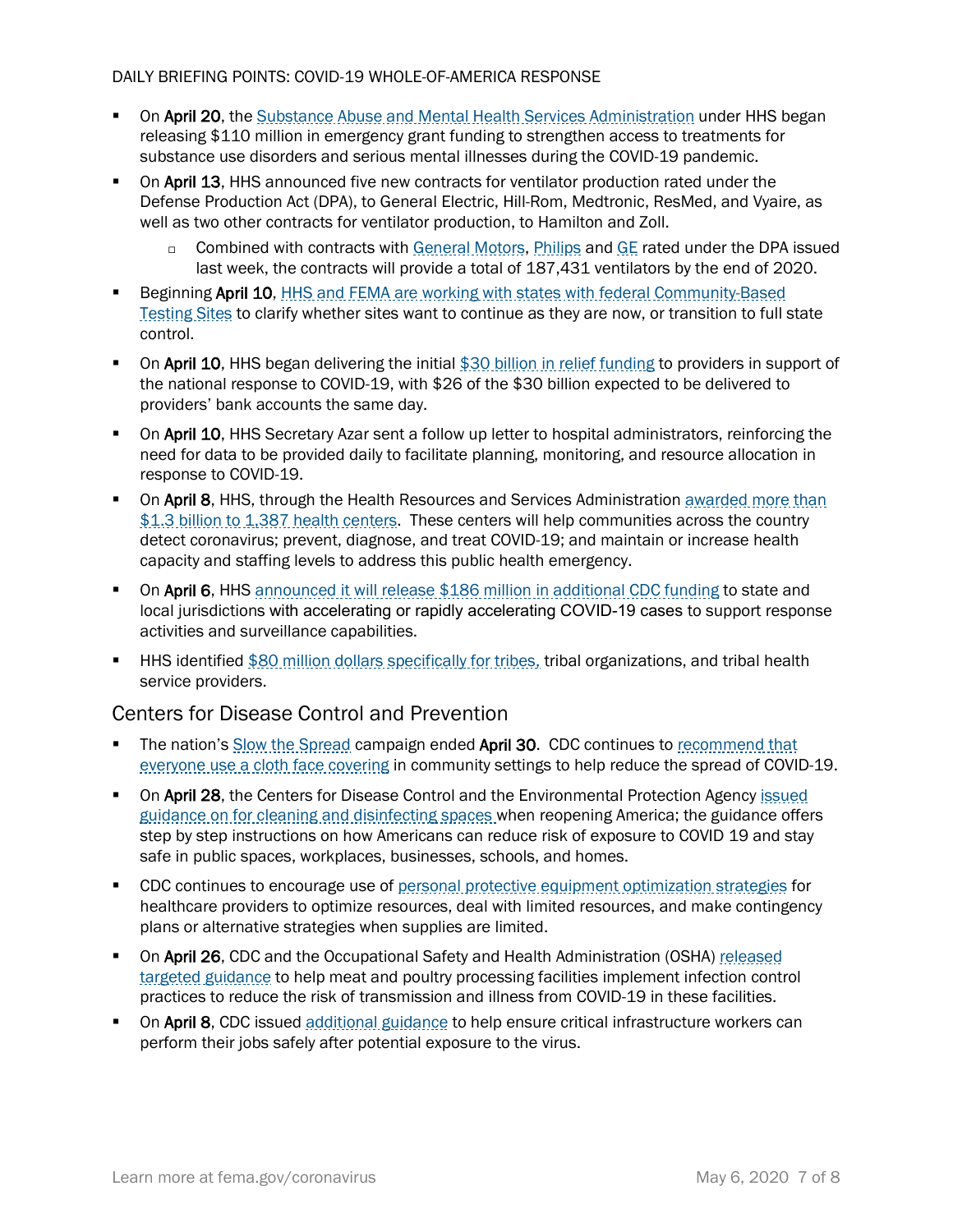## Food and Drug Administration (FDA)

- FDA launched the Coronavirus Treatment Acceleration Program (CTAP) to speed approval of drugs and therapies. 72 therapies are now being tested, including hydroxychloroquine, and another 211 are in active planning for clinical trials.
- **FIDA** published a [new blog post](https://www.fda.gov/news-events/fda-voices-perspectives-fda-leadership-and-experts/path-forward-coronavirus-treatment-acceleration-program) on the [Coronavirus Treatment Acceleration Program.](https://www.fda.gov/drugs/coronavirus-covid-19-drugs/coronavirus-treatment-acceleration-program-ctap) The program uses every available method to move new treatments to patients as quickly as possible, while at the same time finding out whether the treatments are helpful or harmful.
- As of May 4, the FDA has issued 58 individual **[Emergency Use Authorizations](https://www.fda.gov/medical-devices/emergency-situations-medical-devices/emergency-use-authorizations) (EUAs)** for test kit manufacturers and laboratories. In addition, 25 authorized tests have been added to the EUA letter of authorization for high complexity molecular-based laboratory developed tests (LDTs).
- FDA has authorized four mask sterilizations systems to disinfect N95 masks, with one system that can [decontaminate 4 million N95 masks per day.](https://www.fda.gov/news-events/press-announcements/coronavirus-covid-19-update-fda-issues-emergency-use-authorization-decontaminate-millions-n95)
- On May 1, the FDA issued an [emergency use authorization](https://www.fda.gov/media/137564/download) for the investigational antiviral drug Remdesivir for the treatment of suspected or laboratory-confirmed COVID-19 in adults and children hospitalized with severe disease.
- On April 28, the FDA issued a new [video resource](https://youtu.be/iGkwaESsGBQ) explaining Emergency Use Authorizations (EUAs), one of several tools FDA uses to help make important medical products available quickly during public health emergencies like the COVID-19 pandemic.
	- □ EUAs provide more timely access to drugs, diagnostic tests and/or other critical medical products that can help diagnose, treat and/or prevent COVID-19.
- On April 27, the [FDA released two new fact sheets](https://www.fda.gov/news-events/press-announcements/coronavirus-covid-19-update-daily-roundup-april-27-2020) for the food and agriculture sector outlining guidelines on [use of disposable facemasks and cloth coverings,](https://www.fda.gov/food/food-safety-during-emergencies/use-respirators-facemasks-and-cloth-face-coverings-food-and-agriculture-sector-during-coronavirus) as well as summarizing [key](https://www.fda.gov/food/food-safety-during-emergencies/what-do-if-you-have-covid-19-confirmed-positive-or-exposed-workers-your-food-production-storage-or)  [steps employers and coworkers can take](https://www.fda.gov/food/food-safety-during-emergencies/what-do-if-you-have-covid-19-confirmed-positive-or-exposed-workers-your-food-production-storage-or) to stay open, continue to slow the spread and support continuity of essential operations.
- **During the April 24 White House Press Briefing, FDA Commissioner Dr. Stephen Hahn announced** [approval the first COVID-19 home collection test kit.](https://www.fda.gov/news-events/press-announcements/coronavirus-covid-19-update-fda-authorizes-first-test-patient-home-sample-collection)
- **On April 21,** the FDA issued an emergency use authorization for IntelliVue Patient monitors intended to be used by healthcare professionals in the hospital environment for remote monitoring of adult, pediatric and neonate patients having or suspected of having COVID-19 to reduce healthcare provider exposure.
- On April 16, the FDA [announced an expansion of testing options](https://www.fda.gov/news-events/press-announcements/coronavirus-covid-19-update-fda-gates-foundation-unitedhealth-group-quantigen-and-us-cotton) through use of synthetic swabs with a design similar to Q-tips – to test patients by collecting a sample from the front of the nose.
- On April 14, the FDA issued a consumer update: How You Can Make a Difference During the [Coronavirus Pandemic,](https://www.fda.gov/consumers/consumer-updates/how-you-can-make-difference-during-coronavirus-pandemic) outlining ways to help such as donating blood or saving PPE for frontline workers.
- The FDA released [food shopping information](https://www.fda.gov/food/food-safety-during-emergencies/shopping-food-during-covid-19-pandemic-information-consumers) to reassure consumers that there is currently no evidence of human or animal food or food packaging being associated with transmission of the coronavirus that causes COVID-19.

# Other Federal Agencies

 American Red Cross and the American Association of Blood Banks (AABB) continue to seek blood and convalescent plasma donations. To find where you can donate blood, visi[t aabb.org.](http://www.aabb.org/tm/donation/Pages/Blood-Bank-Locator.aspx)